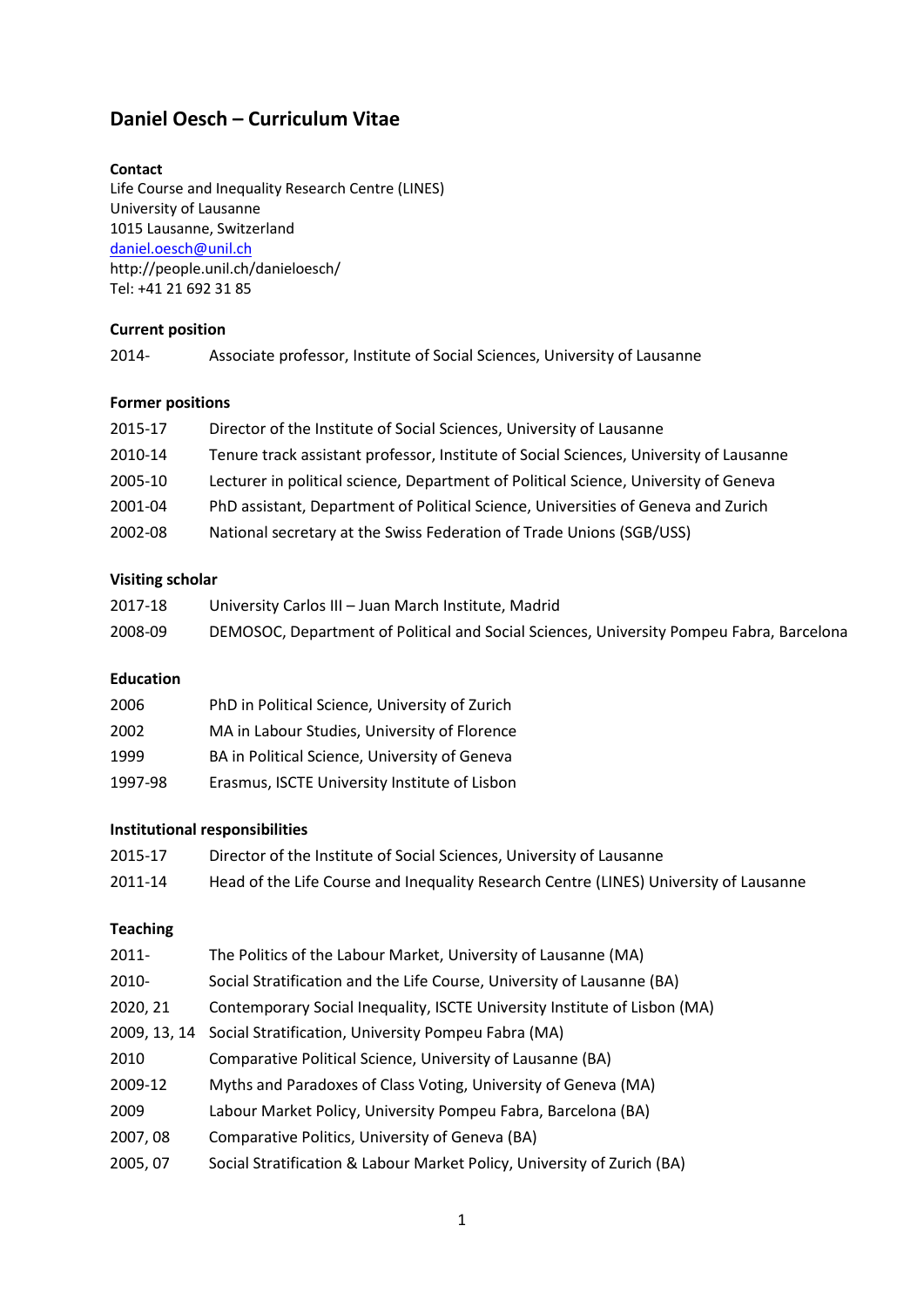# **PhD supervision**

PhD supervisions:

• Completed: Isabel Baumann (2010-2015) Emily Murphy (2011-2015) Anna von Ow (2012-2016) Maïlys Korber (2014-2019) Patrick McDonald (2015-2020)

• Ongoing: Fiona Köster (2019-) Jad Moawad (2019-) Nathalie Vigna (2019-) Post-doctoral researchers: Benita Combet (2016-2018) Alessandro di Nallo (2018-2021) Member of PhD committees:

Aurélien Abbrassart (2013 University of Lausanne), Matteo Antonini (2017 University of Lausanne), Leo Azzollini (2020 Bocconi Milan), Maurizio Bigotta (2019 University of Geneva), Julie Falcon (2013 University of Lausanne), Kamran Fanizadeh (2013 University of Geneva), Sinisa Hadziabdic (2019 University of Geneva), Matthias Haslberger (2022 University of Oxford), Ignacio Madero Cabib (2015 University of Lausanne), Giampiero Passaretta (2017 University of Trento), Camille Peugny (habilitation 2016 University of Versailles), Maria Ramos (2016 University of Alcalá), Line Rennwald (2013 University of Geneva), Jan Rosset (2013 University of Lausanne), Fabian Sander (2020 University of Bern), Lulu Shi (2020 University of Basel), Simon Stückelberger (2019 University of Lausanne), Nicolas Turtschi (2015 University of Lausanne), Rafaël Weissbrodt (2019 University of Lausanne), Johan Westerman (2020 University of Stockholm), Anna Wilson (2020 University of Lausanne)

# **Funding**

| 2022-26       | Swiss National Science Foundation for the project "Unequal shifts in regions' job structure<br>and the rise of cultural grievances" (563,000 CHF, PI)                                     |
|---------------|-------------------------------------------------------------------------------------------------------------------------------------------------------------------------------------------|
| 2017-20       | NORFACE project "Dynamics of Inequality Across the Life-course: structures and processes"<br>(€ 1,493,000; local PI of Swiss team €270,000) [with J. Härkonen, T. Leopold, C. Monden]     |
| 2010-22       | NCCR LIVES, Education and Employment IP4, financed by the Swiss National Science<br>Foundation (>600,000 CHF) [with Giuliano Bonoli, Rafael Lalive and Michele Pellizzari]                |
| 2013-14       | Growth, employment and unemployment in the canton of Vaud, Cantonal government of<br>Canton de Vaud (85,000 CHF)                                                                          |
| 2011-13       | Social networks and access to jobs for the unemployed, Swiss State Secretariat for Economic<br>Affairs (SECO) (CHF 89,700) [with Giuliano Bonoli and Rafael Lalive]                       |
| 2011          | Statistical definition of jobseekers, the unemployed and claimants of social assistance<br>benefits, Swiss State Secretariat for Economic Affairs (SECO) (CHF 19,000)                     |
| 2011-12       | Work and welfare after Plant closure, Swiss State Secretariat for Economic Affairs (SECO)<br>(CHF 64,000)                                                                                 |
| 2008-11       | Well-paid jobs, low-paid jobs or no jobs? Swiss National Science Foundation (CHF 110,210,<br>grant no 101512-122522)                                                                      |
| 2005-08       | The paradoxes of class voting, Swiss National Science Foundation (CHF 83,337, grant no.<br>100012-107944) [with Jan-Erik Lane and Pascal Sciarini]                                        |
| 2001-04       | Economic tertiarization and working conditions of low-skilled workers, Swiss National Science<br>Foundation (CHF 83,337, grant no. 1214-065237) [with Hanspeter Kriesi]                   |
| <b>Prizes</b> |                                                                                                                                                                                           |
| 2020          | Runner-up for the best article 2019 of the European Sociological Review (Combet, B. &<br>Oesch, D. 2019 "The gender gap opens long before motherhood").                                   |
| 2011          | Society for the Advancement of Socio-Economics (SASE) 2011 prize for the best article in the<br>Socio-Economic Review (Oesch, D. & Rodriguez Menes, J. 2011 "Upgrading or polarization?") |
| 2009          | SOEP award 2007-2008 for the best junior publication based on the German Socio-Economic<br>Panel ("The changing shape of class voting", European Societies)                               |
| 2006          | Award by the Swiss Political Science Association for the Best Young Scholar (former PhD<br>prize)                                                                                         |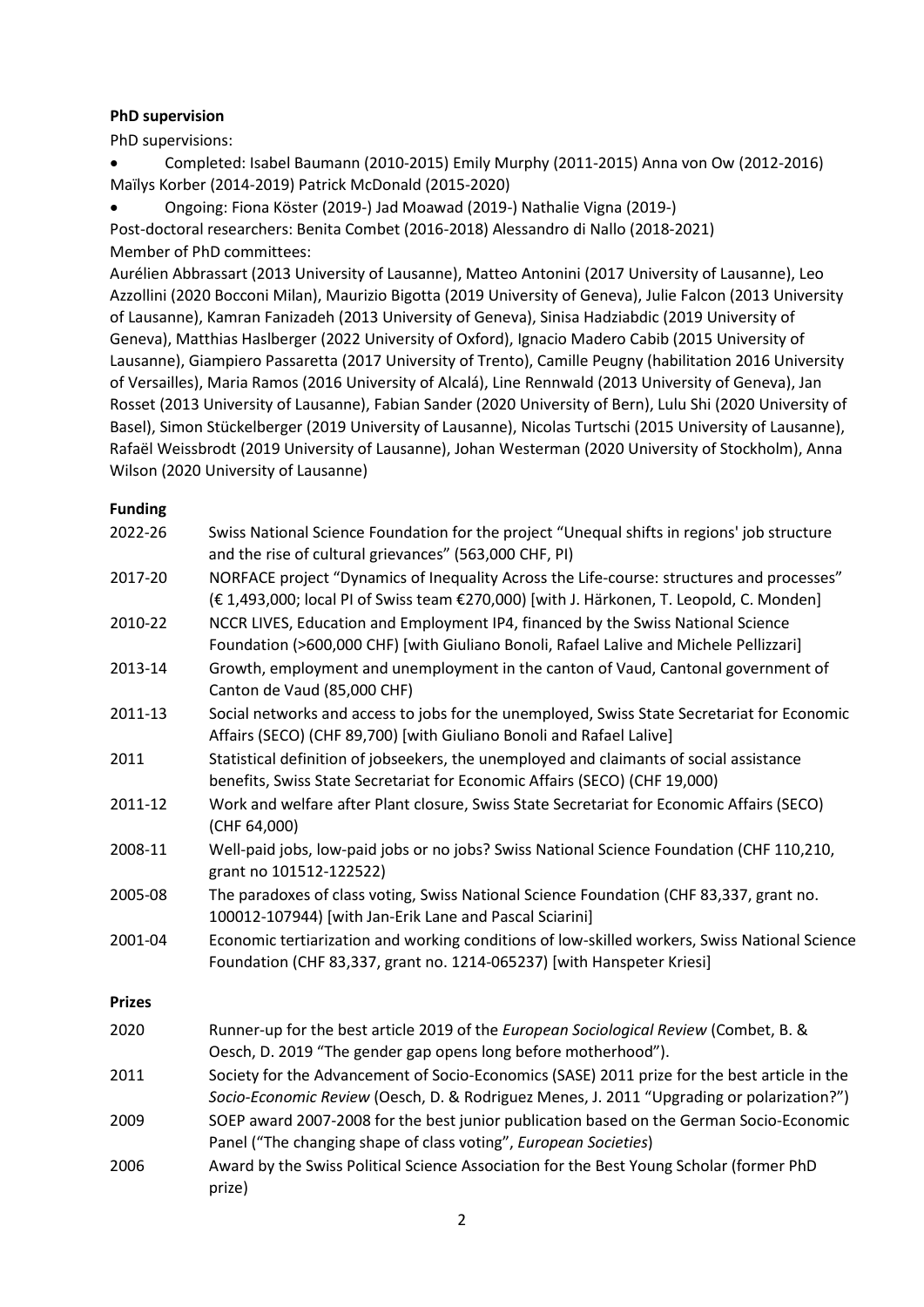## **Boards and committees**

- Board member of *European Sociological Review* (2021 to present)
- Member of the Advisory Board on research about vocational education for the Swiss State Secretariat for Education, Research and Innovation (2021 to present)
- Member of the Advisory Board on the monitoring of poverty for the Swiss Federal Social Insurance Office (2021 to present)
- Member of foundation board of HETSL, University of Applied Sciences in Social Work, Lausanne (2021 to present)
- Member of scientific committee *Economie et Statistique* (2018 to present)
- Founding editor-in-chief of *Social Change in Switzerland* (2015 to present)
- Working group member on Future of education, Swiss Academies of Sciences (2015 to present)
- Board member of the European Consortium for Sociological Research ECSR (2012-2017)

### **Selection of invited presentations since 2010**

- 2021 ISCTE Lisbon, Nuffield College Oxford, University of Bern, University of Geneva,
- 2020 LISER University of Luxemburg, University Pompeu Fabra Barcelona
- 2019 University of Bern, LMU University Munich, University of Fribourg
- 2018 EUI Florence, JRC Sevilla, University Carlos III Madrid, UNED Madrid,
- 2017 University of Bamberg, University of Bremen, University of Milan, University of Trento
- 2016 Centre of Quantitative Sociology Paris, University Carlos III Madrid
- 2015 Eurofound Dublin, University of Trento
- 2014 Kalevi Sorsa Foundation Helsinki, University of Bern
- 2013 Nuffield College Oxford, University of Geneva,
- 2012 University of Mannheim
- 2011 EUI Florence, Hamburg Institute of Social Sciences, University of Fribourg, University of Zurich
- 2010 Nuffield College Oxford

### **Referee & reviewer**

### Journals:

Acta Sociologica, Advances in Life Course Research, American Journal of Political Science, American Political Science Review, American Sociological Review, British Journal of Industrial Relations, Comparative Political Studies, Educational Research, Electoral Studies, European Journal of Industrial Relations, European Journal of Political Research, European Political Science Review, European Politics and Society, European Societies, European Sociological Review, Human Relations, Industrial and Labor Relations Review, International Journal for Educational and Vocational Guidance, International Journal of Comparative Sociology, International Sociology, Journal of Ethnic and Migration Studies, Journal of European Social Policy, Labour Economics, Longitudinal and Life Course Studies, Party Politics, Political Behavior, Research & Politics, Research in Social Stratification and Mobility, Review of International Political Economy, Schweizerische Zeitschrift für Soziale Arbeit, Social Forces, Social Inclusion, Social Indicators Research, Social Networks, Socio-Economic Review, Sociology of Education, Swiss Journal of Economics and Statistics, Swiss Journal of Sociology, Swiss Political Science Review, Travail et Emploi, Urban Studies, West European Politics, Work & Occupations, World Politics, Zeitschrift für Pädagogik, Zeitschrift für Sozialreform. Science foundations: Flemish, Polish, Swiss.

Book editors: Oxford University Press, Palgrave Macmillan, Seismo.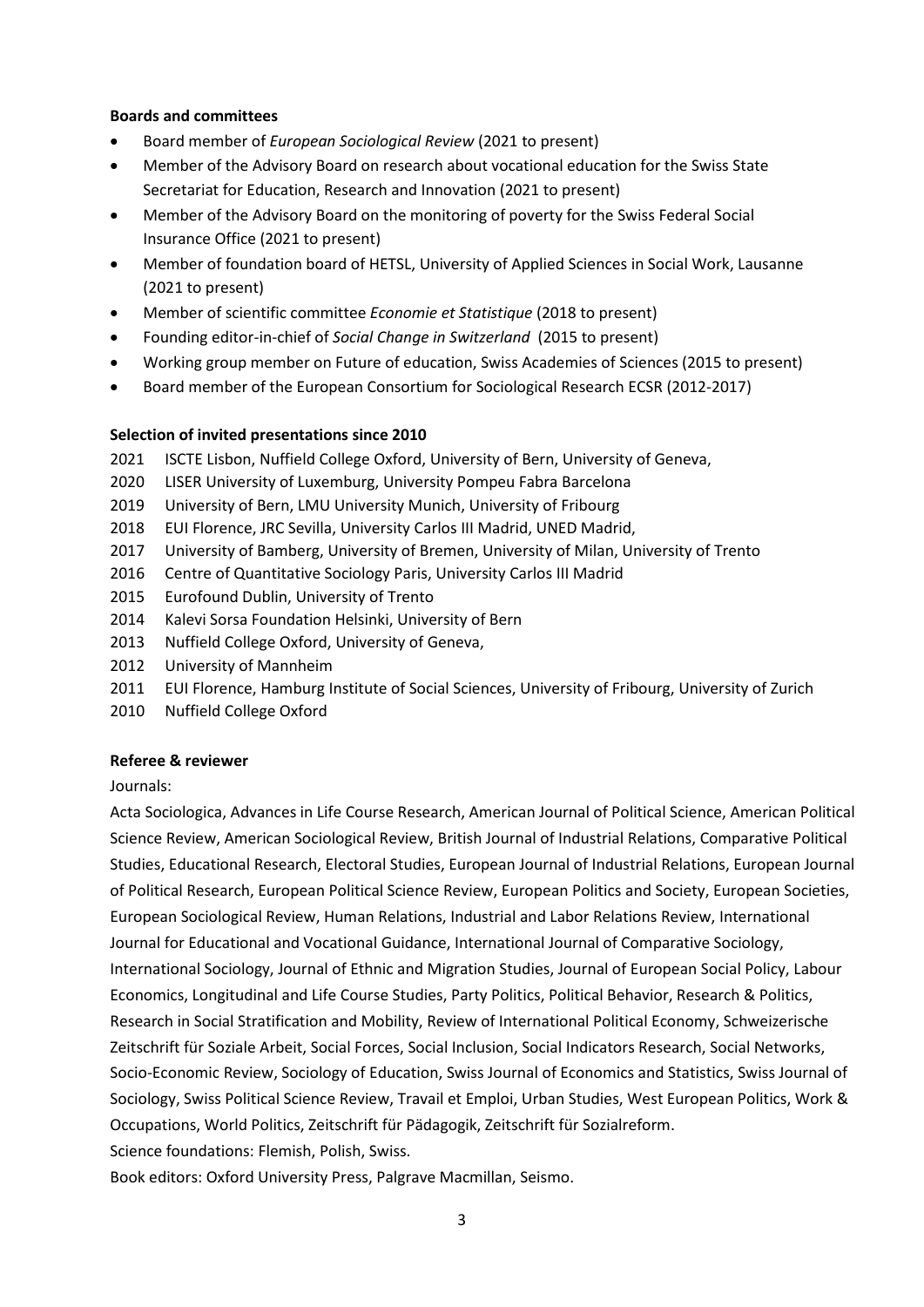#### **Publications**

#### **Monographs**

- Oesch, D. (2013) *Occupational Change in Europe. How Technology and Education transform the Job Structure,* Oxford: Oxford University Press
- Oesch, D. (2006) *Redrawing the Class Map. Stratification and Institutions in Britain, Germany, Sweden and Switzerland*, Basingstoke: Palgrave Macmillan

#### **Articles in peer-reviewed international journals**

- Oesch, D. & Vigna, N. (2022) A decline in the social status of the working class? Conflicting evidence for 8 Western countries, 1987-2017. *Comparative Political Studies* 1-28.
- Di Nallo, A., Lipps, O., Oesch, D. & Voorpostel, M. (2022) The effect of unemployment on couples separating in Germany and the UK. *Journal of Marriage and Family* 84(1): 310-329.
- Di Nallo, A. & Oesch, D. (2021) No Stratified Effect of Unemployment on Incomes: How the Market, State, and Household Compensate for Income Loss in the United Kingdom and Switzerland, *European Sociological Review* 37(5): 783–798.
- Combet, B. & Oesch, D. (2021) The social-origin gap in university graduation by gender and immigrant status: a cohort analysis for Switzerland, *Longitudinal and Life Course Studies* 12(2): 119-146.
- Oesch, D. (2020) Discrimination in the hiring of older jobseekers: Combining a survey experiment with a natural experiment in Switzerland, *Research in Social Stratification and Mobility* 65: 1-12.
- Oesch, D. & Piccitto, G. (2019) The polarization myth: Occupational Upgrading in Germany, Spain, Sweden and the UK, 1992-2015, *Work and Occupations* 46(4): 1-29.
- Combet, B. and Oesch, D. (2019) The gender wage gap opens long before motherhood. Panel evidence on early careers in Switzerland, *European Sociological Review* 35(3): 332-345.
- Korber, M. & Oesch, D. (2019) Vocational versus general education: Employment and earnings over the life course in Switzerland, *Advances in Life Course Research* 40: 1-13
- Oesch, D. & Rennwald, L. (2018) Electoral competition in Europe's new tripolar political space: Class voting for the left, centre-right and radical right, *European Journal of Political Research* 57: 783–807
- Murphy, E. & Oesch, D. (2018) Is employment polarisation inevitable? Occupational change in Ireland and Switzerland, 1970-2010, *Work, Employment and Society* 32(6): 1099–1117
- Lipps, O. & Oesch. D. (2018) The working class left behind? The class gap in life satisfaction in Germany and Switzerland over the last decades, *European Societes* 20(4): 549-571
- Oesch, D. Lipps, O. & McDonald, P. (2017) The wage penalty for motherhood: Evidence on discrimination from panel data and a survey experiment for Switzerland, *Demographic Research* 37: 1793-1824.
- Oesch, D. & von Ow, A. (2017) Social Networks and Job Access for the Unemployed: Work Ties for the Upper-Middle Class, Communal Ties for the Working Class, *European Sociological Review* 33: 275-91.
- Murphy, E. & Oesch, D. (2016) The Feminization of Occupations and Change in Wages: A Panel Analysis of Britain, Germany, and Switzerland, *Social Forces* 94 (3)*:* 1221–1255.
- Oesch, D. & Baumann, I. (2015) Smooth transition or permanent exit? Evidence on job prospects of displaced industrial workers, *Socio-Economic Review* 13 (1): 101-123.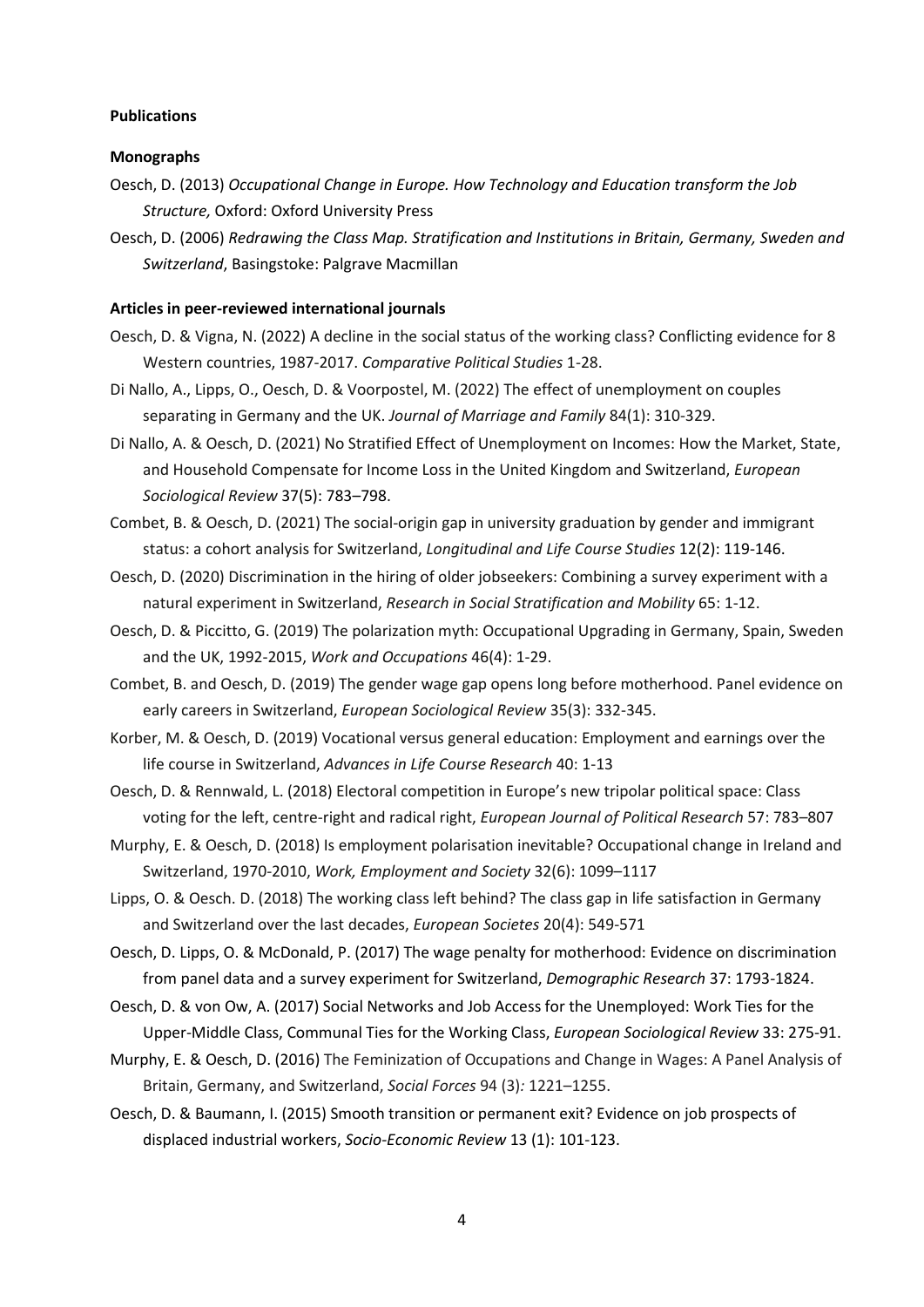- Oesch, D. (2015) Welfare regimes and change in the employment structure: Britain, Denmark and Germany since 1990, *Journal of European Social Policy* 25 (1): 94-110.
- Oesch, D. & Lipps, O. (2013) Does unemployment hurt less if there is more of it around? A panel data analysis for Germany and Switzerland, *European Sociological Review* 29 (5): 955–967.
- Oesch, D. (2012) Recruitment, retention and exit from union membership. An analysis of member flows in Swiss union locals, *British Journal of Industrial Relations* 50 (2): 287–307.
- Oesch, D. & Rodríguez Menés, J. (2011) Upgrading or polarization? Occupational change in Britain, Germany, Spain and Switzerland, 1990-2008, *Socio-Economic Review* 9 (3): 503-531.
- Oesch, D. (2010) What explains high unemployment among low-skilled workers? Evidence from 21 OECD countries, *European Journal of Industrial Relations* 16 (1)*:* 39-55.
- Oesch, D. & Rennwald, L. (2010) The class basis of Switzerland's cleavage between the New Left and the Populist Right, *Swiss Political Science Review* 16 (3): 343-372
- Oesch, D. (2008) Explaining workers' support for right-wing populist parties in Western Europe: Evidence from Austria, Belgium, France, Norway and Switzerland, *International Political Science Review* 29 (3): 349-373.
- Oesch, D. (2008) The changing shape of class voting: an individual-level analysis of party support in Britain, Germany and Switzerland, *European Societies* 10 (3): 329-355.
- Oesch, D. (2008) Stratifying welfare states: class differences in pension coverage in Britain, Germany, Sweden and Switzerland, *Swiss Journal of Sociology* 34 (3): 533-554.
- Oesch, D. (2006) Coming to grips with a changing class structure. An analysis of employment stratification in Britain, Germany, Sweden and Switzerland, *International Sociology* 21 (2): 263-288.
- Mach, A. & Oesch, D. (2003) Collective bargaining between decentralization and stability: a sectoral model explaining the Swiss experience during the 1990s, *Industrielle Beziehungen* 10 (1): 160-182.
- Oesch, D. (2003) Labour market trends and the Goldthorpe class schema: a conceptual reassessment, *Swiss Journal of Sociology* 29 (2): 241-262.

#### **Selection of book Chapters**

- Oesch, D. (2016) Wandel der Berufsstruktur in Westeuropa seit 1990: Polarisierung oder Aufwertung? In: Franzen, A., Jann, B., Joppke, C. und Widmer, E. (eds.) *Essays on Inequality and Integration*, Zurich: Seismo.
- Oesch, D. (2015) Occupational structure and labor market change in Western Europe since 1990, in: Beramendi, P., Häusermann, S., Kitschelt, H., Kriesi, H. (eds.) *The Politics of Advanced Capitalism*, Cambridge: Cambridge University Press
- Oesch, D. (2012) The Class Basis of the Cleavage between the New Left and the Radical Right: an analysis for Austria, Denmark, Norway and Switzerland, in: Rydgren, J. (ed.) *Class Politics and the Radical Right*, London: Routledge.
- Oesch, D. (2011) Swiss trade unions and industrial relations after 1990: a history of decline and renewal, in: Trampusch, C. and Mach, A. (eds.) *Switzerland in Europe. Continuity and Change in the Swiss Political Economy*, pp. 82-102, London: Routledge.